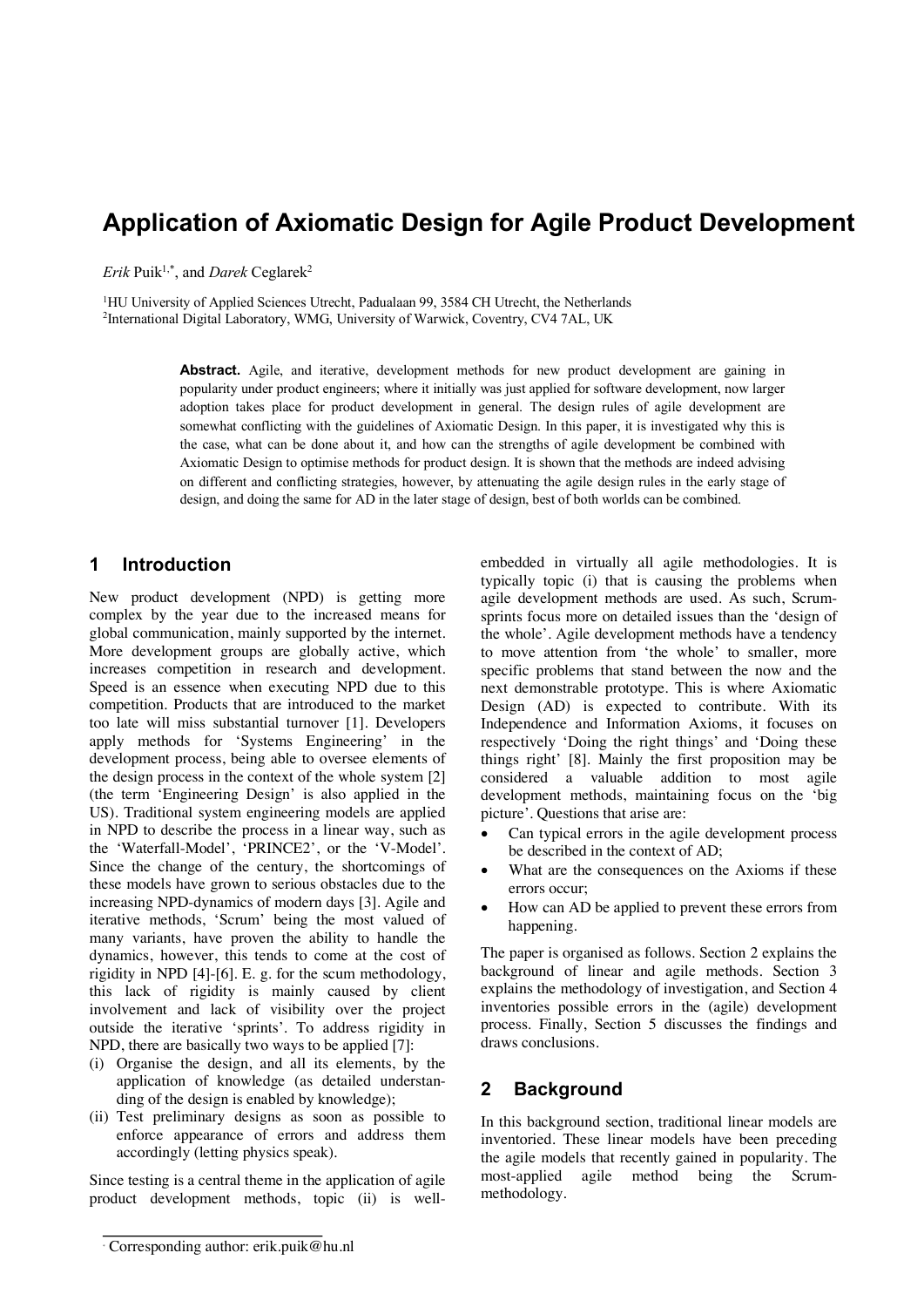## **2.1 The Waterfall Model**

Widely applied models in industry are the 'Waterfall-Model' and the 'V-Model'. Royce, who was the first to report the Waterfall-Model [9] criticised the model in the same article blaming the lack of (old school) process iterations and testing. The Waterfall-Model also forms the basis for the process-model of the 'PRINCE' method that was introduced in 1989 (PRojects IN Controlled Environments). PRINCE'2', was a continued development to enable broader application than PRINCE that was mainly intended for ICT developments.

## **2.2 The V-Model**

The V-Model, also based on the Waterfall-Model, was originally introduced by Boehm [10] and simultaneously developed further in Germany and the US in the second half of the eighties [11], [12]. In the 1991 proceedings for the National Council on Systems Engineering (NCOSE); now INCOSE as of 1995, the V-Model was adopted in the US for modelling of mainly software systems. Like all basic Waterfall-Models and PRINCE2, the V-Model suffers from the problem of 'missing iterations' [3], [9]. This is not as much a problem to accountants and project managers as it is for developers and testers. The most damaging aspect might be the effect that the V-Model effectively discourages user involvement in evaluating the design before arriving at the formal testing stages. By then it is too late to make significant changes to the design. It must be mentioned that the need for sufficient iterations was emphasised when Rook introduced the V-Model, but since the model does not specifically visualise it, unilateral application of the model has become the standard for most industrial applicants. Nevertheless, the V-Model, and in somewhat lesser extent the Waterfall-Model, today are popular systems engineering methods in industry since they meet needs for management. Though the V-model was presented over 30 years ago, discussion is still active and many variations of the model are still being developed [13]-[16].

## **2.3 Agile Methods for Product Development**

Shewhart described in 1939 the 'Plan-Do-Check-Act cycle of continuous improvement' based on the principles of empiricism as induced by Bacon in his 17th century work 'Novum Organum' [17], [18]. The initial Plan-Do-Check-Act was advertised more broadly by Deming who replaced the stage 'Check' by 'Study' to emphasise that the analysis in this stage was to prevail over inspection [19]. The method was optimised in the sixties by respectively Asimow and Mesarovic as the 'Iconic model of the Design Process' [20], [21]. The Iconic model introduces the cycle of Analysis, Synthesis, Evaluation, and Communication. This foundation forms the basis for modern iterative models for iterative project control up to date.

The need for a combination of structure and dynamics in the ICT world has led to further development methods for iterative development. Agile software development methodologies focus upon incremental design and hence a cyclic approach. The aim with these methods is to: (i) make the development process more responsive in changing environments, (ii) pursue tunctioning software over extensive functioning software over extensive documentation, (iii) centre individuals and their interactions rather than tools and processes, and (iv) value customer collaboration over customer contract negotiation.

Of great influence are the 'Spiral Model of Software Development' by Boehm [22], the 'Engineering Design Process' by Ertas & Jones [23], HP's 'Product Development Process', the 'Scrum development method' [24], and IBM's 'Rational Unified Process' [25]. All these methods were initially developed to streamline software developments but later-on found their ways for broader application.

Scrum may be considered the most valued form within the family of agile development methodologies. Scrum uses incremental development procedures with an objective to get working software into the hands of the stakeholders as quickly as possible. As such, Scrum puts business value functions into stakeholder possession early on in the software development life cycle. The more traditional process-oriented development methods cannot provide this agile capability; stakeholders typically would not have access to any software produced until far later in the process. This agile performance is provided in a straightforward procedure that enhances focus and communication in an iterative process. Scrum starts with the business case just as one would do with process-oriented development. From this point, it diverges from linear development methods. The customer requirements are inventoried and refined in close cooperation with stakeholders and the project group. The remaining requirements or 'User Stories' are kept in a list known as the 'Backlog'. Cycles or 'Sprints' are initiated from the backlog to address the customer requirements with the objective to produce operating solutions. The solutions should be fully functional, tested, and documented with the ability to be shipped as a finished product, though with limited functionality. Sprints may last from one week to a month and their progression is kept in a 'Burn Down Chart' to feed its status back to the team. A structure of usually brief meetings takes care of extra information exchange within the project team and leads to joint decisions that are supported by the customer as he regularly participates meetings.

Scrum and related agile methods also suffer from drawbacks compared to the traditional methods. It may fail at the following aspects: (i) a drawback according to Highsmith & Cockburn is the fact that an external client has to be actively involved in the project [4]. The client has to be able and available to test the typical monthly releases and to suggest new or modified functionalities, (ii) by applying Scrum, the vision of the client highly influences development. Highsmith & Cockburn also show that if the client does not have a clear sense of the product's direction, the members of the development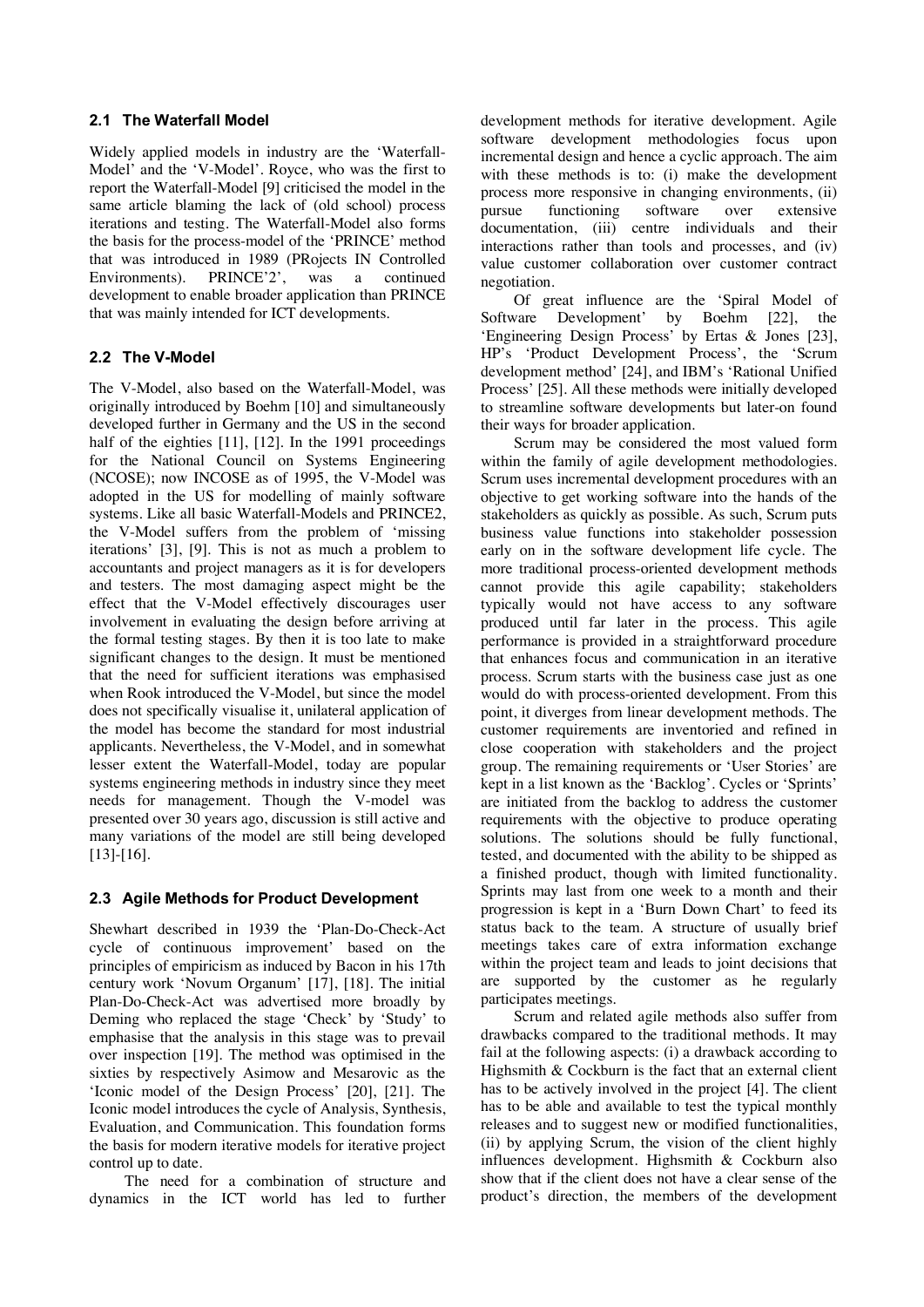team will tend to behave in the same way, and the final product can be significantly different to what is expected. This makes the main strength of Scrum also one of the main weaknesses: client involvement in the development process, and (iii) another potential weakness is the relatively low visibility over the project outside sprints. This makes it difficult to estimate how long a project will take or how much it will cost. In projects with external clients, where bidding is used to determine the contractor for projects, this can be a major drawback.

# **3 Methodology**

The methodology that is applied to investigate the success of agile methods is to compare agile development to good practice in AD.

## **3.1 Dubakov's model for the analysis of agile development**

Dubakov describes the essence of agile software development and presents an interesting view on his weblog that matches particularly well with AD [26]. Though the analysis is born from a perspective of agile software development, they seem to work for general product development too.



**Fig. 1.** Three goals of agile development processes as proposed by Dubakov (numbers 1-4 added)

In figure 1, the upper left-hand sphere states 'Do right things' (note that picture states 'thing' but referred text states 'things'). Dubakov explains that these are 'workable things that solve specific problems and solve them well'. This is analogue to satisfaction of the Independence Axiom that forces the definition of: (a) well-chosen Functional Requirements (FRs), (b) matching Design Parameters (DPs) and, (c) an uncoupled or decoupled design. It is only possible to 'Do right things' if the Independence Axiom is satisfied. The right-hand sphere states 'Do things right'. This addresses excellence in execution. From the perspective of AD, it means that the DPs are capable of satisfying the FRs under all circumstances. Doing things right is a process with strong stochastic elements, needing quality in execution, to guarantee that satisfaction of the FRs takes place in all imaginable situations. This means that axiomatic information of the relations between DPs and FRs are eliminated, thus satisfying the Information Axiom. The third element, and here it adds an element that is rather neglected in AD, is the element of development speed, indicated in the lowest sphere of Figure 1. The right things should be executed well, preferably in a small amount of time. It is clear that all three spheres exist in a field of tension.

There are four overlapping areas that have distinctive and characteristic project approaches (shaded areas as indicated and numbered in Figure 1):

- (1) Ideal situation, the right things are done well in a short amount of time;
- (2) The right things are done in the right way, however, not at the fastest pace;
- (3) The right things are done fast, however, they are not done well;
- (4) Things are done well and fast, however, they might be the wrong things.

Next, these overlapping areas, further referred to as Project Execution Practices (PEPs) will be evaluated from the perspective of AD.

#### **3.2 Modelling good practice in Axiomatic Design**

For the evaluation of the PEPs, a model called the Axiomatic Maturity Diagram (AMD) will be applied. AD prescribes a clear order in which the axioms should be satisfied; start with the Independence Axiom, after that, satisfy the Information Axiom. This design rule was analysed before using the AMD.





The AMD is a two-dimensional representation of the Axioms [8], [27]. On the horizontal axis, it shows the progression of the Independence Axiom, from 'No Organisation' to 'Proof of Concept'. On the vertical axis, it shows the progression of the Information Axiom going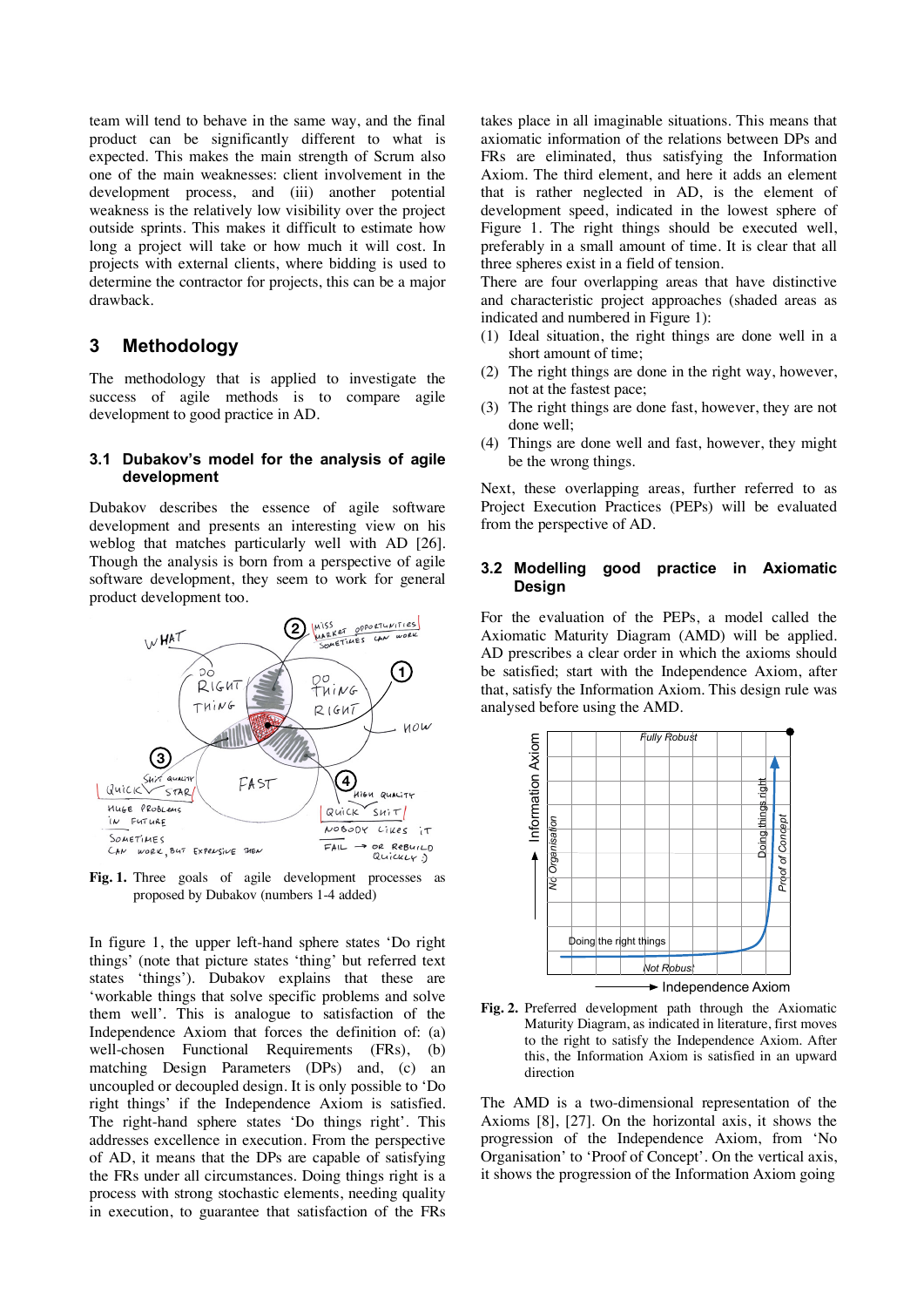from 'Not Robust' to 'Fully Robust'. Product development, in the AMD, will start somewhere at the lower left-hand side and will move diagonally upwards. The design-path, according to 'Good Practice' in AD meets the following demands in that specific order [28]:

- Define FRs and find all relevant DPs to address unrecognised information. Next, if the design matrix is not uncoupled yet, decouple the design matrix to address recognised information (satisfy Axiom 1);
- Match the design ranges and system ranges to guarantee an adequate common range to address axiomatic information (satisfy Axiom 2).

This leads to a preferred path that first moves to the right and then angles upwards, as plotted in Figure 2.

In case of the rather conservative and slow but safe path of the Waterfall-Model, the procedure of following Independence and Information Axioms in that order would be persistent (Figure 3). A slightly riskier path that in practice enhances the development speed of projects is the path of 'Simultaneous Engineering' [8], [29]. This gives the designer more room to start early work on robustness, process technology, and other life cycle elements. It merges the work on Independence and Information Axioms and possibly shortens project lead time.



**Fig. 3.** Depending on the nature of the project, a different strategy may be followed. The right lower curve would represent a waterfall management approach, while the upper would represent the path in case of a simultaneous engineering strategy

Obviously, the safer path is the path proposed by the Waterfall Model, that is also the preferred path in AD. In this situation, the satisfaction of the Independence Axiom will at forehand assure conceptual rigidity of the system design. When this is completed, and the robustness of the system is increased, there is no risk that optimised relations between FRs and DPs need reconsideration. Simultaneous Engineering introduces risks; the fact that the conceptual design is not crystallised may cause conceptual design changes. This means that the FR-DP relations change. If the FR-DP

relations were yet optimised, it means that the work for optimisations may indeed have been spent in vain (and work done is lost).

# **4 Evaluating the PEPs from the perspective of Axiomatic Design**

The Project Execution Practices of Figure 1 (overlapping areas 1-4 of paragraph 3.1), will now be investigated using the Axiomatic Maturity Diagram.

#### *(1) The right things are done well in a short amount of time*

In this case, little criticism is possible. The product is conceptually strong, robust-engineered, and all that was accomplished in a short amount of time. This case more or less follows the path of simultaneous engineering; conceptual choices happened to be made in a correct manner (path 1 of Figure 4);



**Fig. 4.** The four Project Execution Practices and their path though the AMD

## *(2) The right things are done in the right way, however not at the fastest pace*

In the second case, the standard development ways of AD or one of the derivatives of the Waterfall-Model were followed. This development may not be considered to be agile. Market introduction could be late, or later than ideal. In this case, total turnover over the lifecycle of the product may be lower than possible when an agile strategy would have been applied (path 2 of Figure 4);

#### *(3) The right things are done fast, however, they are not done well*

This third PEP is recognised because the product, though its concept is smart and well-defined, still does not perform well because the FRs cannot be maintained within their operational areas by the DPs. Customers may be irritated because the product fails. If launched in this state, the service cost may go high, as corrective actions for customers are needed without interruptions. This PEP can be upgraded to PEP2 by further optimising the design. By doing this, time will slip but the product may still become a 'Good Design' (path 3 of Figure 4);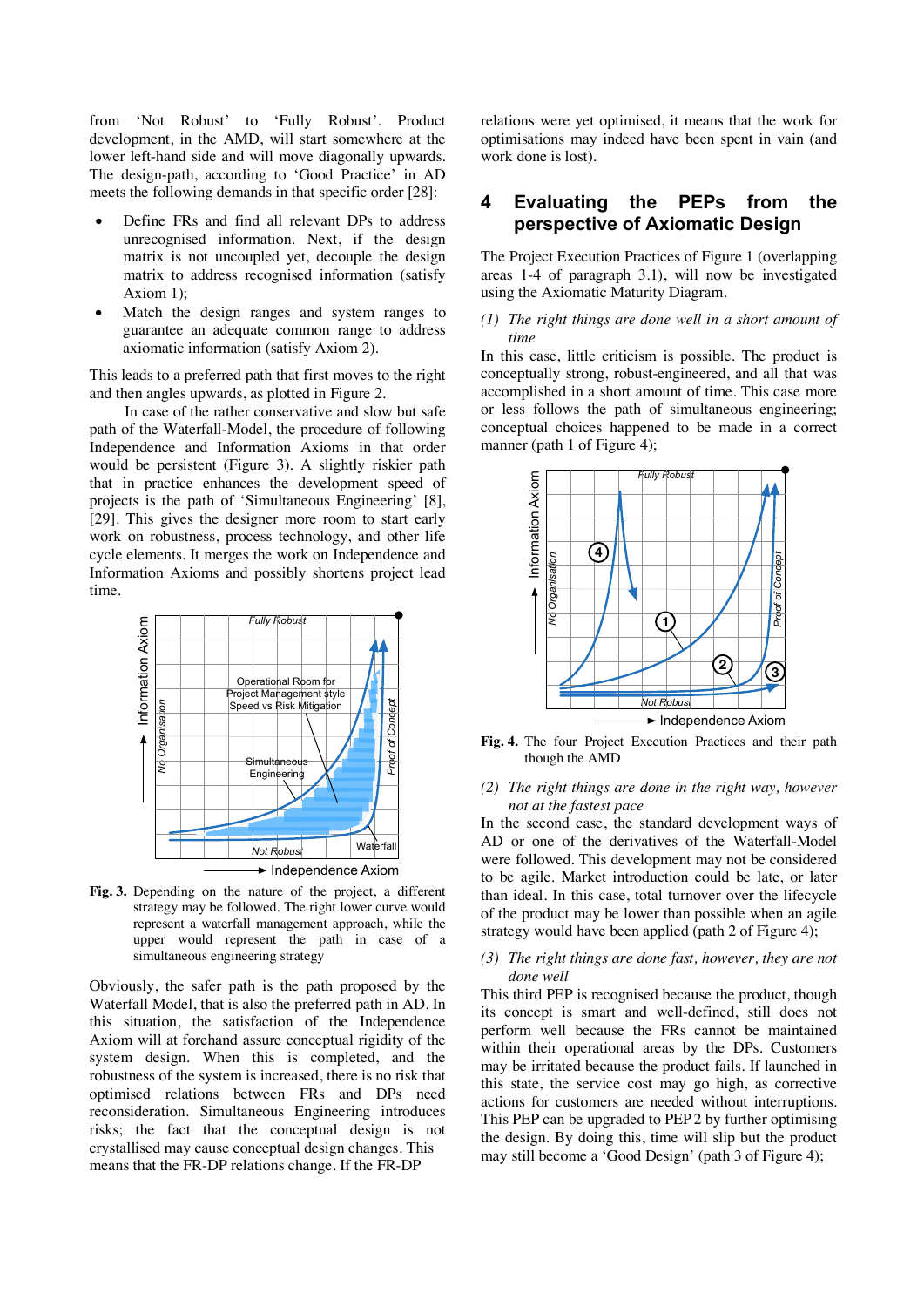#### *(4) Things are done well and fast, however, they might be the wrong things*

This is the most devastating of all four options. The product has the appearance of a well-engineered product; however, the product is not able to perform well under required circumstances because the underlying concept is structurally inadequate. Problems with the product cannot be fixed easily because it needs a total redesign to correct the bad genes of the design. A lot of work may be spent in vain as the total redesign renounces the conceptual choices of the old design and introduces new DPs to satisfy the FRs. FR-DP relations have to be composed from the ground up (path 4 of Figure 4);.

## **4.3 Further investigation of PEP 4 and its relation to agile design methodologies**

The objective to get working software into the hands of the stakeholders as quickly as possible is an important feature of agile product development methods. This feature comes with strengths and drawbacks:

The conceptual development of the product is part of multiple sprints. Sprints are initiated from the backlog to address the customer requirements with the objective to produce operating solutions. The solutions should be 'fully functional, tested, and documented with the ability to be shipped as a finished product, though with limited functionality' [30]. This means that relations between FRs and DPs are made robust, while the complete set of FRs is not known yet. As a result, the Information Axiom is addressed before complete satisfaction of the Independence Axiom. As such, product development follows a risky path straight through the middle of the AMD. This is shown in Figure 5, 'End of first sprint';



**Fig. 5.** The Scrum development procedure consists of multiple sprints in which a subset of the FRs are addressed. It is hard to foresee if sprints are able to build further on the result of previous sprints, or that conceptual corrections need to be made. The former situation leads to quick progression of the project. The latter slows the project down and work is spent in vain

- Depending on the conceptual choices made, further FRs may be satisfied in the next sprint without conceptual revision. If this is the case, the next sprint builds further on the previous (Figure 5, 'Concept still OK'). If the concept needs changes in order to satisfy the new FRs, the project status drops in the AMD. In this case, the development gets less efficient; new DPs are needed to satisfy the FRs and earlier optimisations are lost. This is shown in Figure 5, 'Conceptual Revision';
- The efficiency of these agile ways of product design could deliver dramatic results. In an unfortunate situation, the design could need many conceptual revisions. For every single revision, many optimisations of the design would need to be redone causing a lot of work is spent in vain (Figure 6). However, chances of this actually occurring seem moderate from a statistical perspective.



**Fig. 6.** In a worst-case scenario, many conceptual fixes of the product design would be needed

- A general advantage of agile development methods is that they pull testing towards the present. Earlier investigations have shown that testing and organisation are the most effective way to find hidden complexity ('unknown unknowns') in the design process [1], [8], [27], [31]. This hidden complexity is the main cause for surprises during the design process. Testing is an essential element for agile development, as it substantially increases the chances that these hidden artefacts are found in an early stage of the design process. The sooner hidden problems are found, the sooner they can be addressed, which reduces corrective actions in the conceptual design process. Agile development has great opportunities in this sense;
- Unsuccessful iterations in the design process do not automatically lead to an inefficient development process. As long as iterative cycles are organised as 'safe-fail' experiments, the test will provide positive results; (i) if the test succeeds, it provides for a solution, but (ii) if the test does not succeed, it may provide essential knowledge of the design process. A solid knowledge base of the design and the chosen solutions is essential as the result of the design process never exceeds the state of knowledge of its designers [7].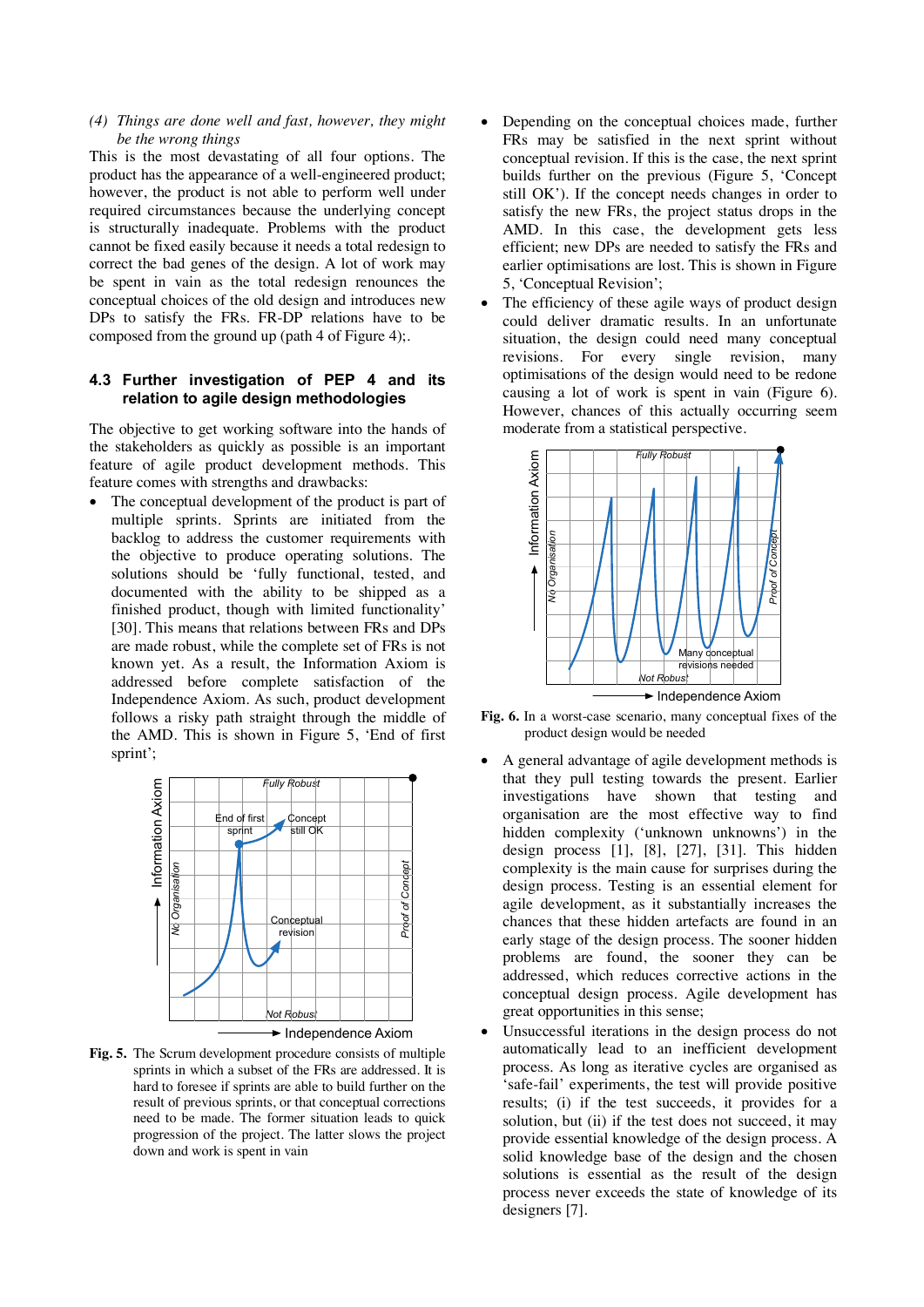

**Fig. 7.** Alternative development paths that are safer in execution. These paths are not completely conforming the Scrum methodology but approach the safer development order of AD to satisfy the Independence and Information Axioms in that order

## **5 Discussion**

#### *Strengths*

Agile development methods, in this case mainly focussing on Scrum and AD appear rather complementary. The rigidity of AD seems superior compared to Scum, however, the power to apply large series of safe-fail tests seems a particular strength of Scrum. The rigidity of AD

and the agile properties of Scrum may also collide; during the development cycles, or sprints, time is limited, and there may be not enough time to spend extensive investigation to decouple the design.

#### *Weaknesses*

Scrum uses incremental development procedures 'with an objective to get working software into the hands of the stakeholders as quickly as possible' [30]. This means that every iteration cycle aims to end at the upper side of the AMD (fully robust). Mainly in the beginning of the project, there are substantial uncertainties which may lead to changes in the conceptual design of the product to be developed. This means that many FR-DP-PV relations that have been optimized to become robust are changed and may even be rejected from the final design. In these cases, work for optimisations is spent in vain and work done is lost.

Another problem is the plannability when Scrum is applied. Sprints may be planned as safe-fail processes and as such they can be successful even when the outcome of investigations are negative. Though knowledge development may be considerable, project progression is minimal. It is noted that this could occur in AD as well when the process of zigzagging is not successful and needs to be reconsidered and executed again.

#### *Limitations*

Dubakov's 'essence of agile software development' (Figure 1) is not particularly intended for application of traditional linear development methods. The concept however is basically so generic that it should not be a problem to apply it in a broader context. Secondly, the examples in this paper are mainly based on experience and literature. Other agile development methods, as mentioned in the introduction, may have other advantages and limitations. The focus on iterative development cycles though, is generic for most agile development methods and so are the strengths and the drawbacks. Thirdly, this analysis is an analytical approach based on the scientific characterisation of both Scum and AD; practice could work out differently. Therefore, this analysis would benefit from thorough experimental verification. This is not an easy task as such a verification would need many subsequent projects to be executed and monitored under a controlled or at least known environment.

#### *Other considerations*

Another finding is based on the analysis of Figure 3 [8]. It shows that it is unwise to spend energy to increase robustness when the system is far from decoupled yet. The chances that FR-DP relations have to be revised are quite large in this stage of development. As the development proceeds, and FR-DP relations start to crystallise, at this point the Independence Axiom is satisfied up to some extent, the chances become significantly smaller. As such, it is wise to stay in the shaded zone of Figure 3, eventually on the upper side. Acting outside this zone increase the chances on harming the FR-DP relations. Unfortunately, this is not what Agile development methods exhort. Using the insights of AD, it would be better to not divert completely from the development path of AD. Which path this should be is difficult to determine based on this study, mainly because the exact location of the higher curve was not investigated yet. Two possible boundaries for such a development path are shown in Figure 7.